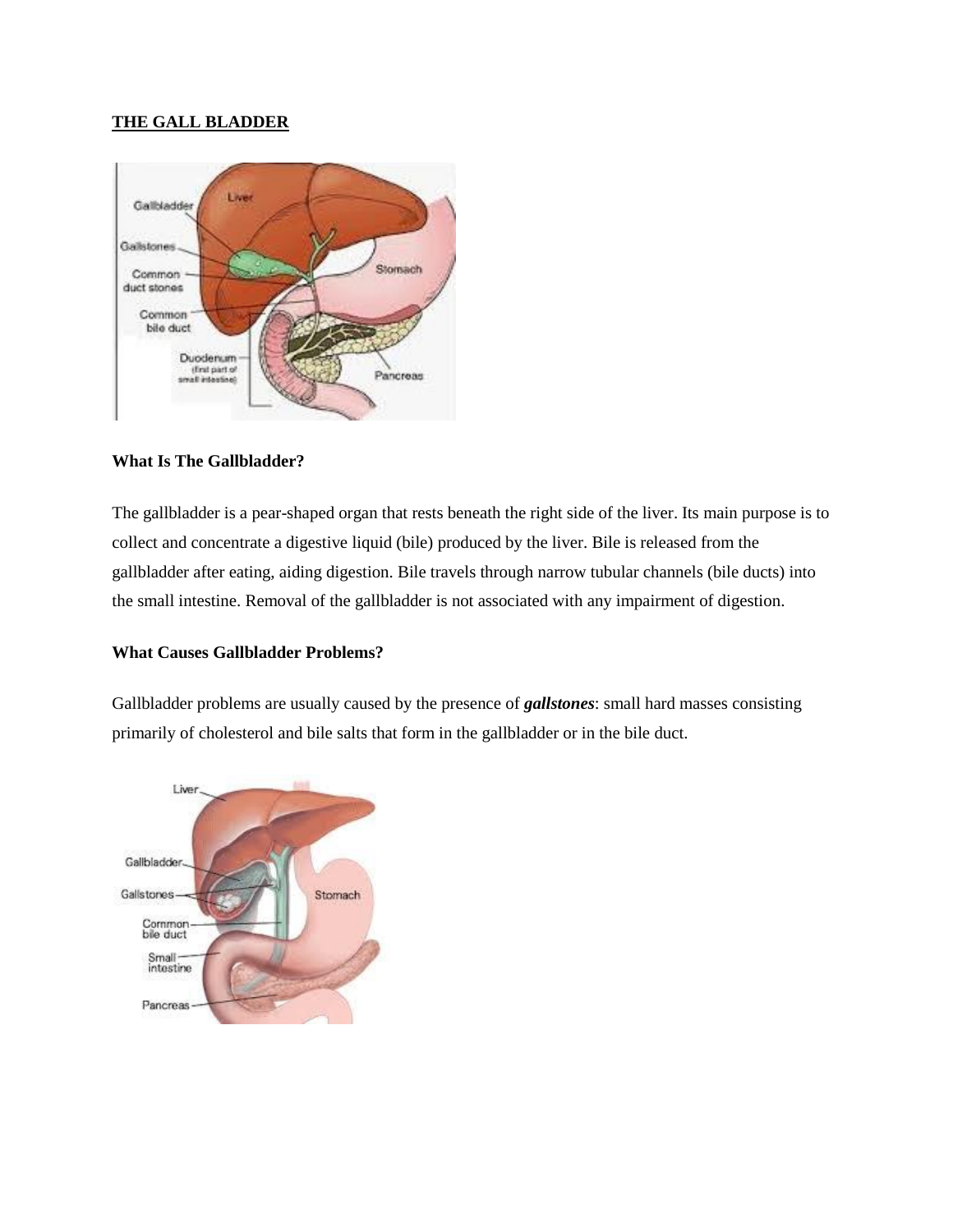It is uncertain why some people form gallstones. There is no known means to prevent gallstones. These stones may block the flow of bile out of the gallbladder, causing it to swell and result in sharp abdominal pain, vomiting, indigestion and, occasionally, fever. If the gallstone blocks the common bile duct, jaundice (a yellowing of the skin) can occur.

### **How Are These Problems Found and Treated?**

*Ultrasound i*s most commonly used to confirm the presence of gallstones. Gallstones do not go away on their own. Some can be temporarily managed with medication and diet changes but this treatment has a low, short-term success rate. Symptoms will eventually continue unless the gallbladder is removed because the diseased gallbladder will continue to form more stones.

*Surgical removal of the gallbladder* is the time honored and safest treatment of gallbladder disease. The gallbladder is removed *not* because it has stones but because it has formed stones at least once, *because it will form them again and again*.

Gallbladder removal is one of the most commonly performed surgical procedures using the key-hole technique known as Minimal access or laparoscopic surgery. The medical name for this procedure is *Laparoscopic Cholecystectomy or Lap chole in short form.*

#### **What Are The Advantages of Performing Cholecystectomy Laparoscopically?**

Rather than a long, five to seven inch incision required for open surgery for gall bladder removal, the *lap chole* operation requires only four small hole-like openings (ports) in the abdomen. This translates to remarkable advantages to the patient in that s (he) has;

- $\triangleright$  minimal post-operative pain,
- $\triangleright$  experience faster recovery,
- has a shortened hospital stay- most patients go home within **1-2** days and
- enjoy a quicker return to normal activities than open gallbladder surgery patients*.*

### **Are You A Candidate For Laparoscopic Gallbladder Removal?**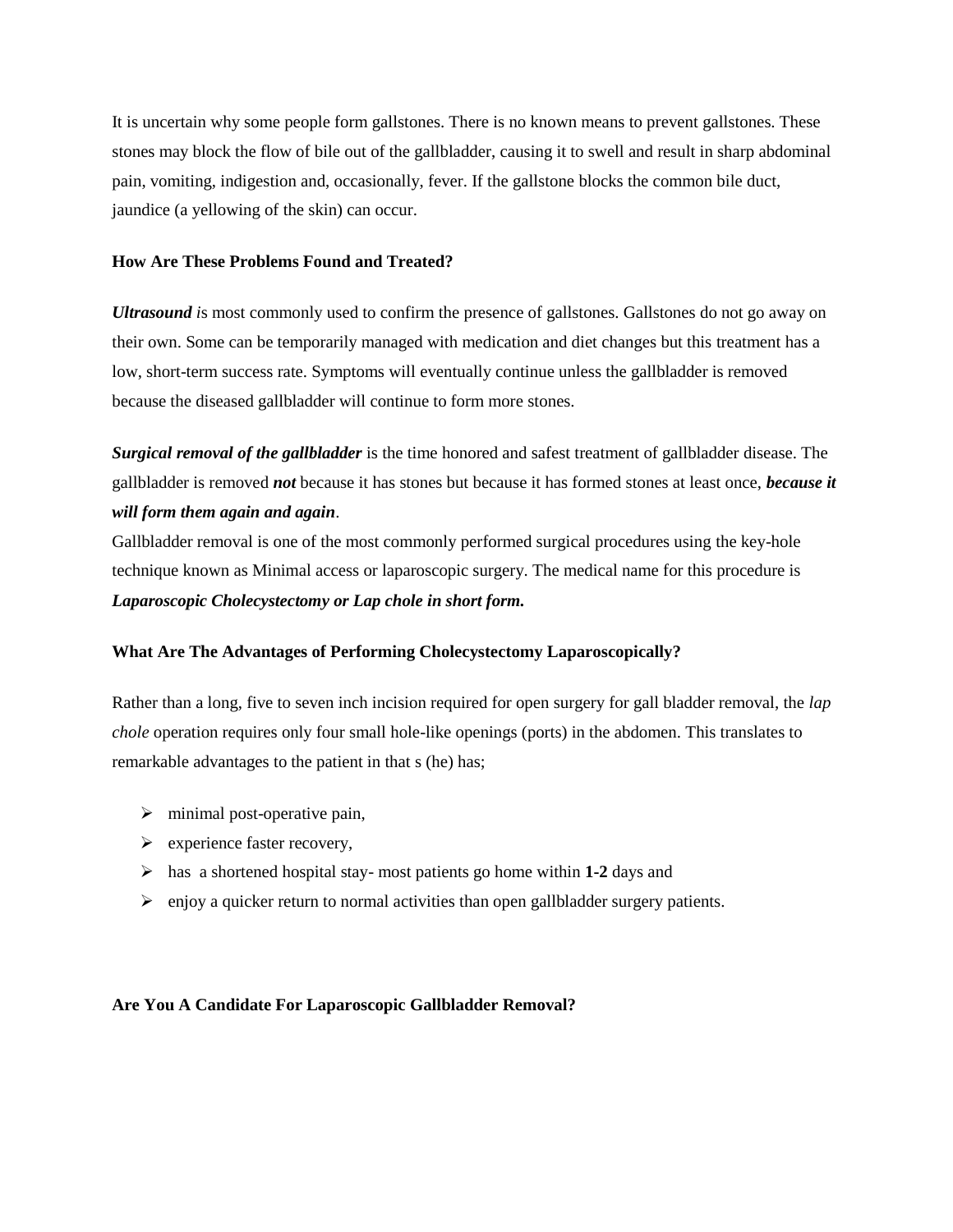Although there are many advantages to laparoscopy, the procedure may not be appropriate for some patients. A thorough evaluation by a qualified laparoscopic surgeon will determine if laparoscopic gallbladder removal is the appropriate procedure for you.

#### **How Is Laparoscopic Gallbladder Removal Performed?**

It is done under general anesthesia, so the patient is completely asleep throughout the procedure, using a *cannula* (a narrow tube-like instrument), and the surgeon enters the abdomen in the area of the bellybutton (umbilicus). A *telescope* (a tiny 1 cm diameter tube-like instrument) connected to a special camera is inserted through that *cannula,* giving the surgeon a magnified view of the patient's internal organs on a television screen. Other cannulas are inserted as shown below which allow your surgeon to delicately separate the gallbladder from its attachments and then remove it through one of the openings.





After the surgeon removes the gallbladder, the small incisions are closed with a stitch or two or with surgical tape.

# **What Happens If The Operation Cannot Be Performed Or Completed By The Laparoscopic Method?**

In a small number of patients the laparoscopic method cannot be performed. Factors that may increase the possibility of choosing or converting to the "open" procedure may include **obesity, a history of prior abdominal surgery causing dense scar tissue, inability to visualize organs or bleeding problems during the operation.** The decision to perform the open procedure is a judgment decision made by the laparoscopic surgeon either before or during the actual operation. When the surgeon feels that it is safest to convert the laparoscopic procedure to an open one, *this is not a complication*, but rather sound surgical judgment. The decision to convert to an open procedure is strictly based on patient safety.

#### **What Complications Can Occur?**